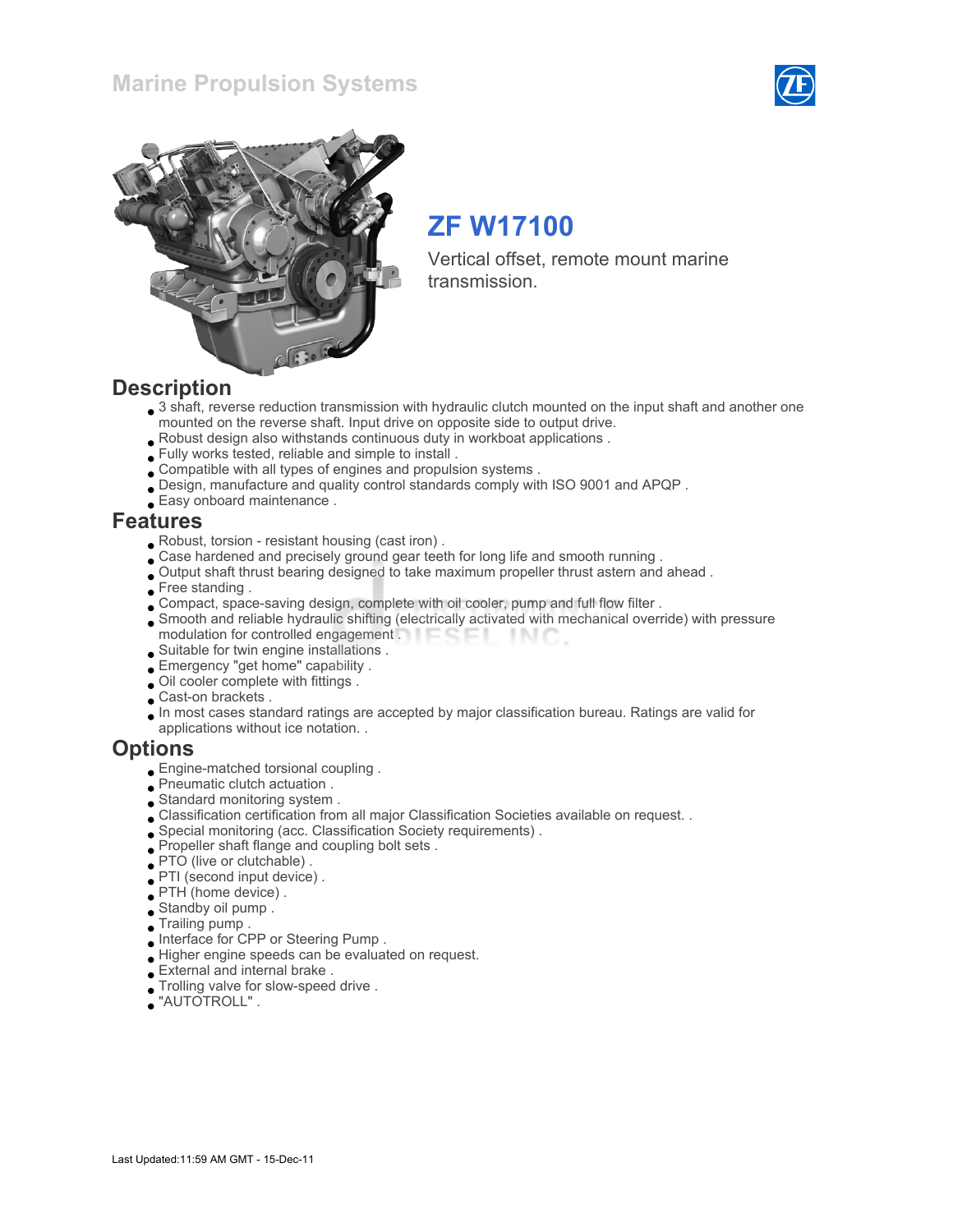# ZF W17100 Ratings

## Continuous Duty

| <b>RATIOS</b>                       | MAX. TORQUE POWER/RPM |      |           | <b>INPUT POWER CAPACITY</b>                               |           |    |                  |    | MAX.      |    |            |
|-------------------------------------|-----------------------|------|-----------|-----------------------------------------------------------|-----------|----|------------------|----|-----------|----|------------|
|                                     | Nm                    | ftlb | <b>kW</b> | hp                                                        | <b>kW</b> | hp | <b>kW</b>        | hp | <b>kW</b> | hp | <b>RPM</b> |
|                                     |                       |      |           |                                                           |           |    | 1000 rpm $\vert$ |    | 1200 rpm  |    |            |
| $\blacksquare$ 5.000, 5.522*, 6.000 | 17668                 |      |           | 13031  1.8501  2.4810  1332  1786  1850  2481  2220  2977 |           |    |                  |    |           |    | 1600       |

\* Special Order Ratio.

Higher engine speeds can be evaluated on request.

Ratings shown for the ZF W17000, and larger gearboxes, are valid for applications without ice classification and comply with BV (Bureau Veritas) rules.

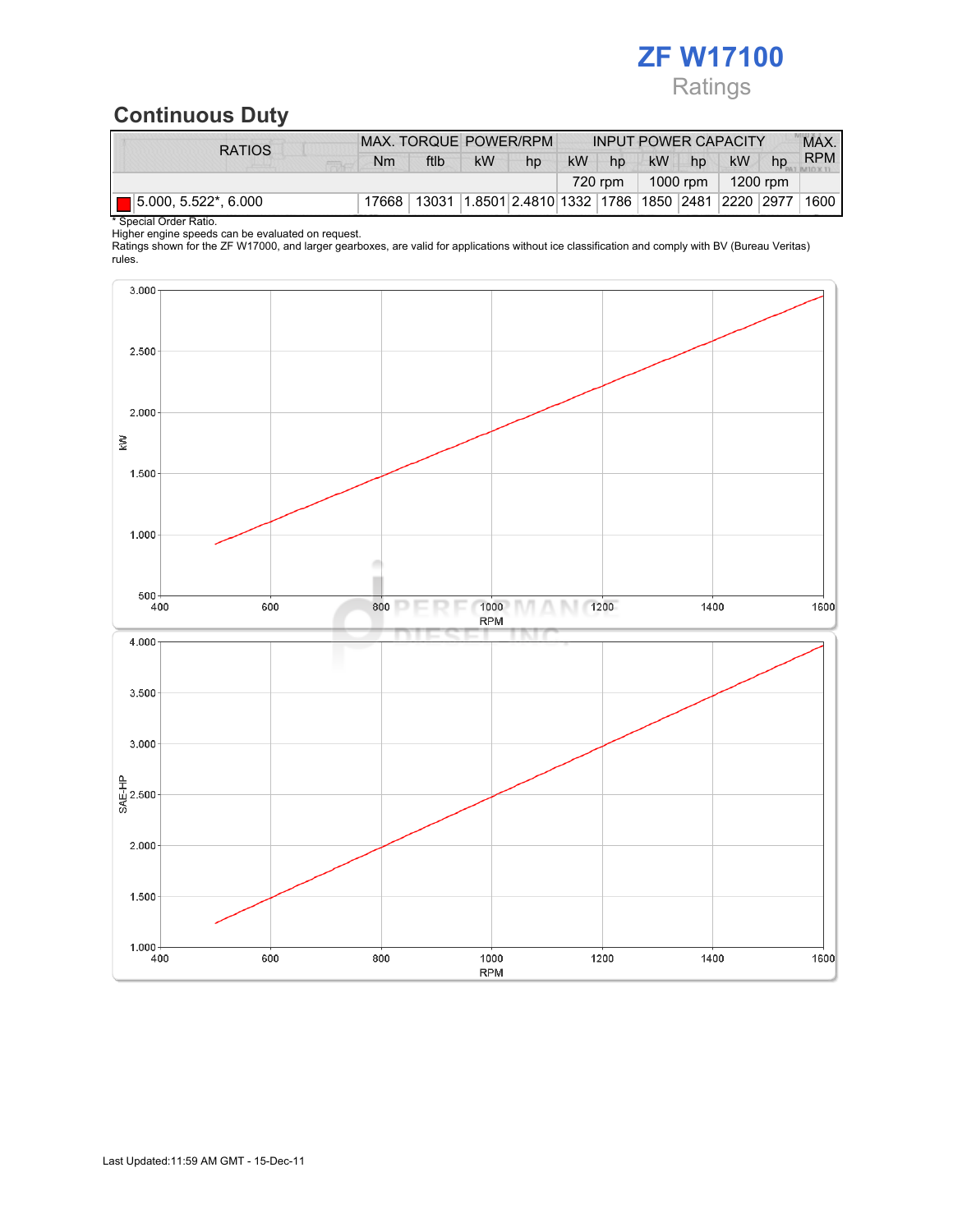## ZF W17100 Dimensions





| mm (inches)                 |                |                |    |                                                                         |  |                |                |            |  |
|-----------------------------|----------------|----------------|----|-------------------------------------------------------------------------|--|----------------|----------------|------------|--|
|                             | B <sub>1</sub> | B <sub>2</sub> | H1 | H <sub>2</sub>                                                          |  | L <sub>1</sub> | L <sub>2</sub> |            |  |
| 600 (23.6)                  | 850 (33.5)     |                |    | 850 (33.5) 725 (28.5) 1,030 (40.6) 1,866 (73.5) 1,504 (59.2) 488 (19.2) |  |                |                | 925 (36.4) |  |
|                             |                | Weight kg (lb) |    | Oil Capacity Litre (US qt)                                              |  |                |                |            |  |
| 5,350 (11,770)<br>171 (181) |                |                |    |                                                                         |  |                |                |            |  |

DIESEL INC.

|    |                |  |             |  |  | <b>Bolt Holes</b>                       |     |              |    |
|----|----------------|--|-------------|--|--|-----------------------------------------|-----|--------------|----|
|    |                |  |             |  |  |                                         | No. | Diameter (E) |    |
| mm | $\overline{m}$ |  | mm in mm in |  |  | mm                                      |     | mm           |    |
|    |                |  |             |  |  | 500 19.7 410 16.1 250 9.84 50.0 1.97 15 |     | 29.0         | 14 |

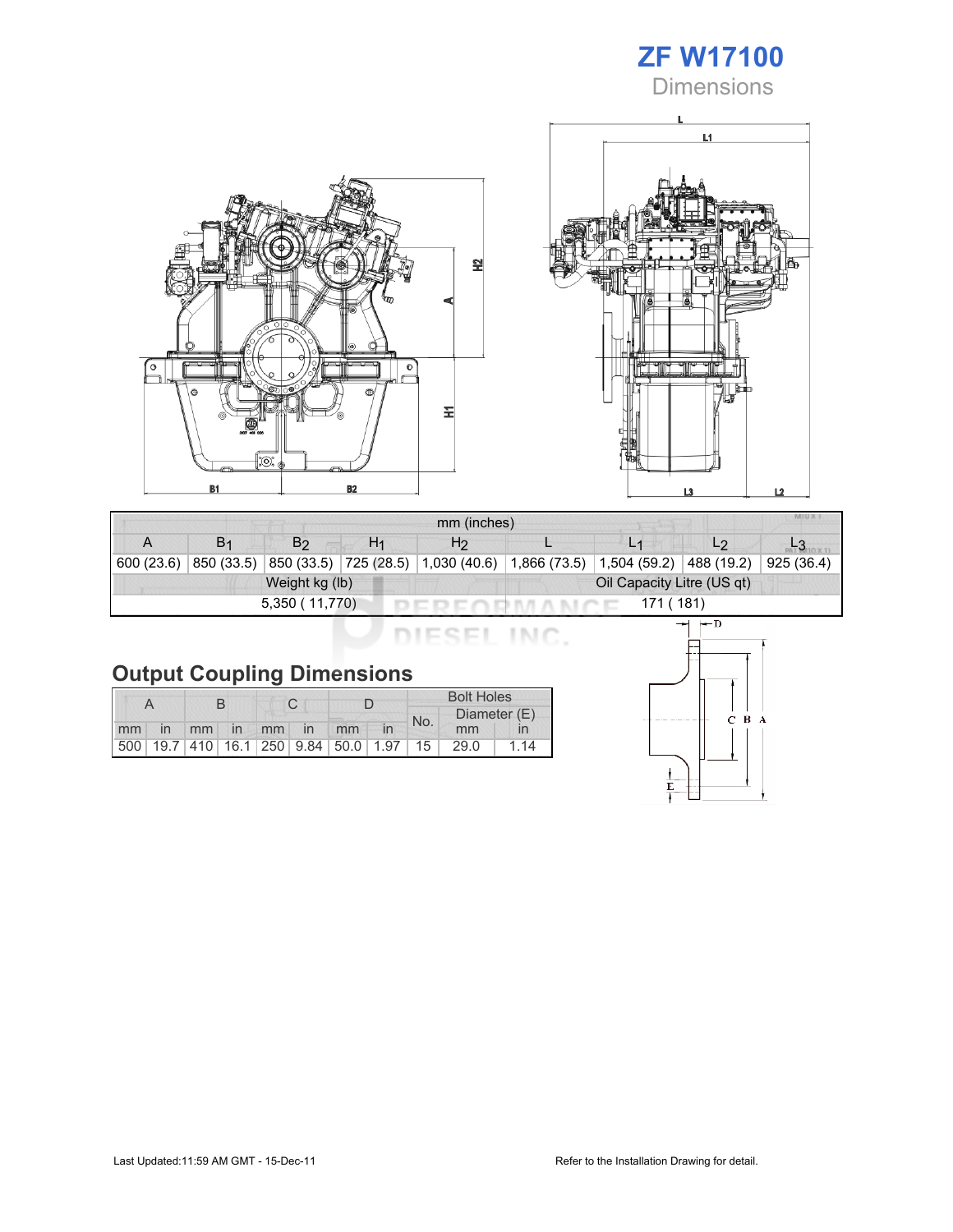

### **PTO Configurations**

#### Front PTO23 (R\* Version)





Top PTO73 (R\*+NR\* Version)



Brake (R\* Version)



Front PTO81 (R\* Version)



#### Top PTO71 (R\*+NR\* Version)



Top PTO74 (R\*+NR\*Version)

╫

Output

shaft

<u>ш.</u>

г

<u>जाण</u>

च्णा

<u>गाँग</u>

<u>TUTIL</u>

 $\overline{OD}$  1

 $Box$ 

**PTO** 

Front PTO83 (R\* Version)



#### Top PTO72 (R\*+NR\*Version)



#### Front PTO73 (aux. pump) with SAE A to CC (R\* Version)



\*R= Reversing \*NR= Non-Reversing

M

Input

shaft

Ŧ